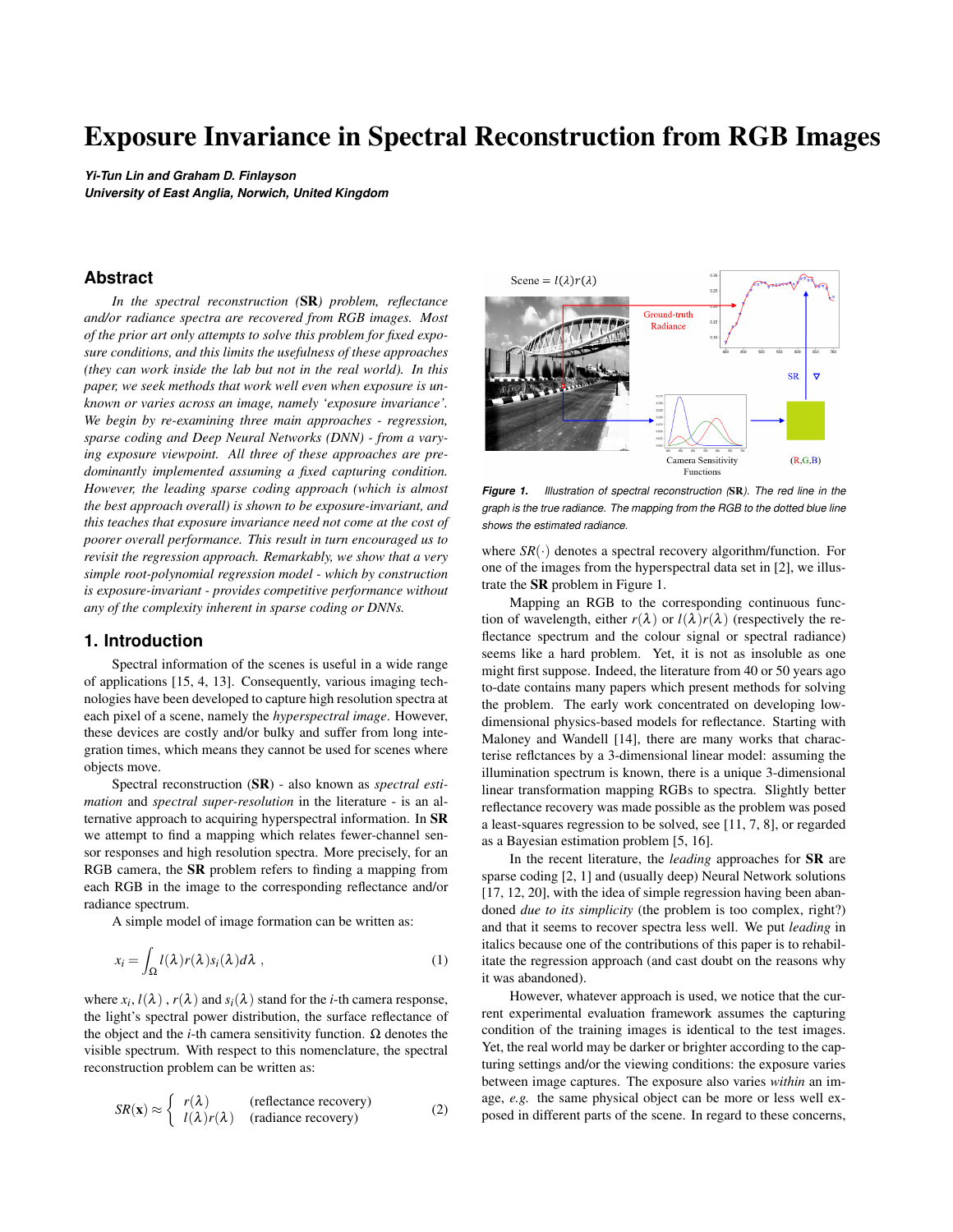

*Figure 2. Non exposure-invariant (top) and exposure-invariant* SR *(bottom)*

a key contribution of this paper is to consider spectral reconstruction when the exposure varies.

In Figure 2, we illustrate both the problem and a solution we develop in this paper. The solid lines in the figure show the same ground-truth radiance spectra scaled by a brightness factor, *i.e.* an exposure difference. While the two **SR** models were calibrated for the longer exposure condition (exposure = 1), the reconstructed spectra (marked as empty triangles) show that non-exposure-invariant polynomial regression (top panel) gets a poorer spectral recovery when the exposure is reduced.

The 'solution', which will be later introduced in section 3, is another contribution of this paper: root-polynomial spectral reconstruction. Root-polynomials by construction scales with intensity [9] while general polynomials do not. As shown in the bottom panel of Figure 2, the corresponding recovery for the root-polynomial method is equally good when exposure varies. Moreover, the experimental results in section 4 will demonstrate that root-polynomial regression provides competitive performance compared to even more complex SR methods.

# **2. Background**

# *2.1. Regression-based Models*

Let us denote a single radiance spectrum in the image as a discrete vector  $\mathbf{r}_j$  and the corresponding RGB as  $\mathbf{x}_j$ , where we assume the former is sampled at *k* points across the visible spectrum. Here and throughout the paper we assume the visible spectrum runs from 400 to 700 nanometres and we use a 10 *nm* sampling distance, so  $k = 31$  and  $\mathbf{r}_j$  is a 31-vector.

Recall Equation (2), the aim of SR is to map the RGB to the radiance spectrum:  $\mathbf{x}_j \mapsto \mathbf{r}_j$ . The simplest form of mapping is to conduct a linear transformation by a  $31 \times 3$  matrix, denoted as the regression matrix **M**, such that  $Mx_j \approx r_j$ . To solve for **M**, in the least-squares sense, the following expression is to be minimized, given *m* training pairs of RGBs and spectra:

$$
\mathbf{M}_{LR} = \underset{\mathbf{M}}{\arg \min} \left( \sum_{j=1}^{m} ||\mathbf{r}_j - \mathbf{M} \mathbf{x}_j||_2^2 + \gamma ||\mathbf{M}||_F^2 \right), \tag{3}
$$

where *LR* denotes *linear regression*. Here γ is a user defined parameter as a penalty term. When  $\gamma = 0$  the regression is *simple* least-squares. Sometimes the predictions by a regression are *unstable*. That is, regarding the SR problem, small perturbations in RGBs can lead to large changes in the recovered spectra. The aforementioned penalty term  $\gamma$  'regularises' the solution in effect making the regression stable. More details can be found in [11] and [21].

Equation (3) is solved in closed form:

$$
\mathbf{M}_{LR} = \mathbf{R}^T \mathbf{X} (\mathbf{X}^T \mathbf{X} + \gamma \mathbf{I}_{3 \times 3})^{-1}
$$
(4)

where respectively **X** and **R** are  $m \times 3$  and  $m \times 31$  matrices (the rows are respectively matched RGBs and spectra) and  $I_{3\times 3}$  is a  $3 \times 3$  identity matrix.

A simple way to include non-linearity to the regression model is to apply the *polynomial transformation* to the camera response [7], namely the polynomial regression (*PR*). For an RGB camera, the 2*nd*, 3*rd* and 4*th* degree polynomial feature vectors are defined as follows:

$$
\Phi^{2}(\mathbf{x}) = (R, G, B, R^{2}, G^{2}, B^{2}, RG, GB, RB)^{T}
$$
  
\n
$$
\Phi^{3}(\mathbf{x}) = (R, G, B, R^{2}, G^{2}, B^{2}, RG, GB, RB, R^{3}, G^{3}, B^{3}, RG^{2}, GB^{2}, RB^{2}, BG^{2}, BR^{2}, RGB)^{T}
$$
  
\n
$$
\Phi^{4}(\mathbf{x}) = (R, G, B, R^{2}, G^{2}, B^{2}, RG, GB, RB, R^{3}, G^{3}, B^{3}, RG^{2}, GB^{2}, RB^{2}, BG^{2}, BR^{2}, RGB, R^{4}, G^{4}, B^{4}, R^{3}G, R^{3}B, G^{3}R, G^{3}B, B^{3}R, B^{3}G, R^{2}G^{2}, G^{2}B^{2}, R^{2}GB, G^{2}RB, B^{2}RG)^{T}
$$
  
\n(5)

The regression problem of *PR* is defined analogously to Equation (3):

$$
\mathbf{M}_{PR}^o = \underset{\mathbf{M}}{\arg \min} \left( \sum_{j=1}^m ||\mathbf{r}_j - \mathbf{M} \Phi^o(\mathbf{x}_j)||_2^2 + \gamma ||\mathbf{M}||_F^2 \right), \quad (6)
$$

where the superscript <sup>o</sup> denotes the order of the polynomial used. The solution of Equation (6) is written in closed form as:

$$
\mathbf{M}_{PR}^o = \mathbf{R}^T \mathbf{X}_{\Phi^o} (\mathbf{X}_{\Phi^o}^T \mathbf{X}_{\Phi^o} + \gamma \mathbf{I}_{n \times n})^{-1}
$$
(7)

where the *i*-th row of  $\mathbf{X}_{\Phi}$  is the polynomial expansion of the *i*th camera RGB response, and *n* is the number of terms of the polynomial expansion.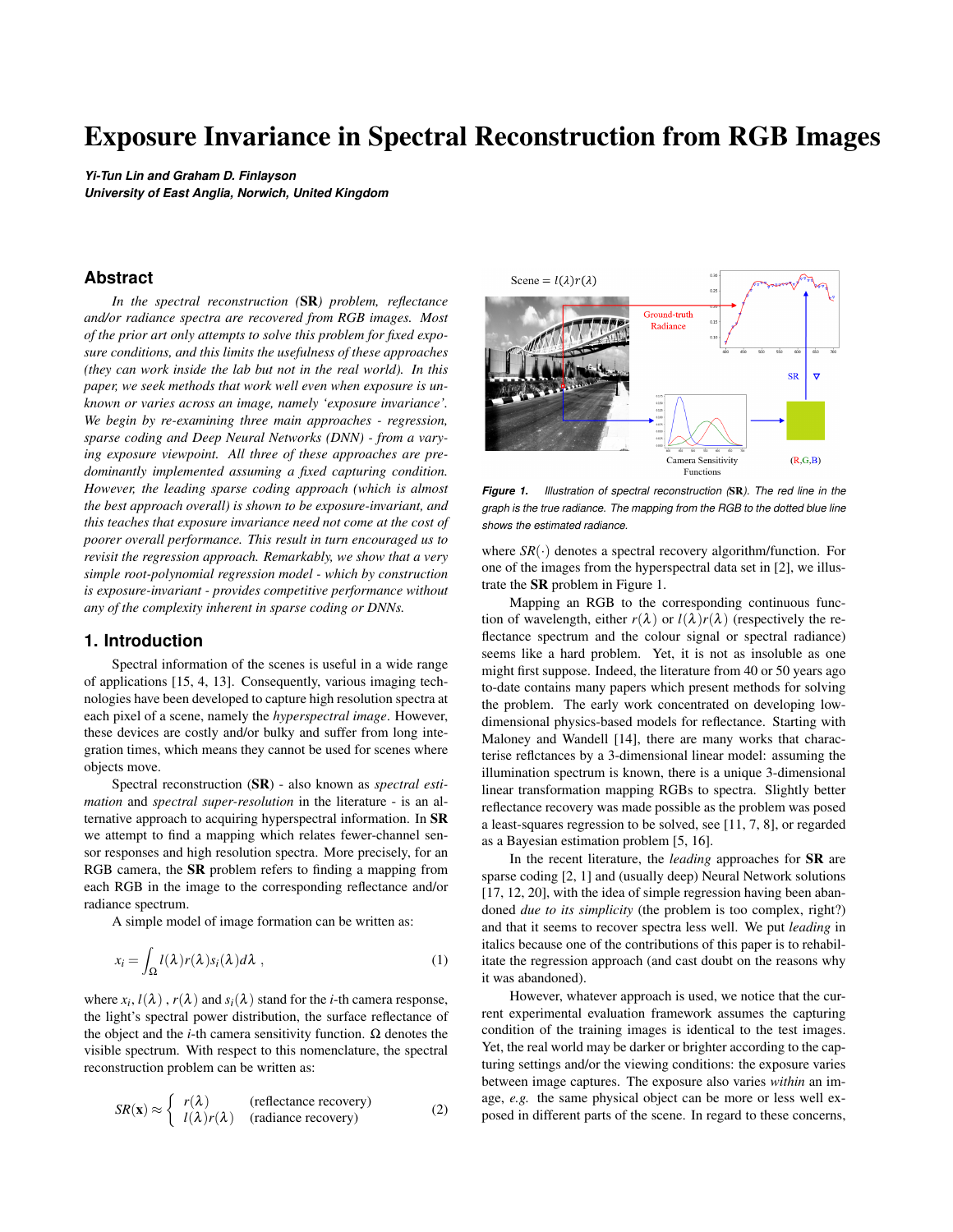# *2.2. Sparse Coding*

The basic idea behind sparse coding approach is that all spectra can either be found in or as linear combinations of a small dictionary of spectra. Let us suppose the spectral dictionary  $(D_r)$  is composed of *M* radiance spectra:

$$
D_r = [\mathbf{r}_1 \ \mathbf{r}_2 \ \dots \ \mathbf{r}_M]. \tag{8}
$$

The corresponding RGBs of all items in  $D_r$  forms an RGB dictionary:

$$
D_x = [\mathbf{x}_1 \ \mathbf{x}_2 \ \dots \ \mathbf{x}_M]. \tag{9}
$$

Now let w denote an *M*-dimensional weight vector. Since image formation is linear (see Equation (1)), *applying* the weights to  $D_r$  (making a derived spectrum) implies the corresponding RGB of the derived spectrum can be constructed by applying the same weights to  $D_x$ :

$$
D_r \mathbf{w} = \mathbf{r}' \Rightarrow \mathbf{x}' = D_x \mathbf{w} . \tag{10}
$$

It is assumed that the weights in w are all positive and sum up to 1 and furthermore w is *sparse*. 'Sparse' means that we expect most of the terms in the weight vector to be zero (or very small), such that the fit to a given RGB would only involve a small number of basis vectors.

Sparse coding SR operates in two stages. In pre-processing, the spectral dictionary  $D_r$  is found (and its optimisation can be laborious). In the second stage we 'look up' the dictionary to map RGBs to spectra and this processing is generally faster. The lookup processing in turn operates in three steps. First, the 'neighbours' of the concerned RGB response in  $D_x$  are found. Second, the combination of the neighbours which matches the RGB is calculated. This combination is then applied to the spectral dictionary  $D_r$  to recover the spectral estimate.

## *2.3 Neural Networks*

Neural Networks are well-known for their capability of determining non-linear mappings from input to output vectors. Shallow networks [19, 18, 17] were proposed to find the mapping  $SR: \mathbb{R}^3 \mapsto \mathbb{R}^{31}$  which is defined on input of a single camera response vector. More recent approaches consider an image patch as one training/testing sample, for which deep networks such as Convolutional Neural Network (*CNN*) and Generative Adversarial Network (*GAN*) are popular solutions to the problem.

In the recent *NTIRE 2018 Challenge on Spectral Reconstruction from RGB Images* [3], it was reported that all leading models involved implementation of Deep Neural Networks. We select the *CNN*-based HSCNN-D and HSCNN-R models (1*st* and 2*nd* place entries in the challenge) [20, 3] for testing in this paper.

A detailed presentation of the various networks is not possible in the restricted space of this paper. But, it is worth remarking that they are often parameterized by millions of parameters and are thus much more complex than regression-based methods.

# **3. Proposed Method**

#### *3.1 Exposure Invariance*

Suppose we change the exposure: the amount of light entering the camera (at a pixel). We model this by applying a scaling factor  $\xi$  to Equation (1):

$$
\xi x_i = \xi \int_{\Omega} l(\lambda) r(\lambda) s_i(\lambda) d\lambda . \qquad (11)
$$

This exposure scaling  $\xi$  is used to represent anything in the image formation process which affects intensity. Examples include changing the exposure time or the aperture size when an image is captured. Equivalently, the illumination prevailing in the scene could become brighter and darker. Of particular concern to this paper is the idea that the same physical reflectance could appear in different parts of the same scene at different intensities: when two spectra are the same up to a scaling factor, the corresponding RGBs will be related by the same factor and any spectral recovery should also be similarly related.

Abstractly, the SR problem - of which we have given examples of regression, sparse coding and Neural Networks - requires us to find a mapping function  $SR(\cdot)$  that maps image RGB to the corresponding radiance spectrum:

$$
SR(\mathbf{x}_j) \approx \mathbf{r}_j \,. \tag{12}
$$

An SR method is exposure-invariant if and only if

$$
SR(\xi \mathbf{x}_j) \approx \xi \mathbf{r}_j \,. \tag{13}
$$

# *3.2 Are Existing Spectral Recovery Methods Invariant to Exposure?*

Let us consider the three approaches presented in section 2. It is well known that a straightforward linear transformation is scale-invariant. However, linear regression delivers poor spectral reconstruction. For fixed viewing conditions, polynomial regression can better recover spectra from RGBs (a fact we verify in section 4). But, as discussed in [9] a polynomial regression does not scale with exposure (and as per the example shown in Figure 2 we get different recovery performance for two RGBs which are a scaling apart).

Interestingly, whether or not sparse coding is exposureinvariant depends mostly on how we predict RGBs as a sparse function of the dictionary. Suppose, for example, for a given query RGB  $x_q$  we find the three nearest neighbours in  $D_x$  which are the closest in terms of their angular distance to  $x_q$ . Then, if irrespective of the exposure we still find the same three neighbours for  $\xi \mathbf{x}_q$ , it follows that we will recover the same spectrum scaled by  $\xi$ . The leading sparse coding method, called A+ [1], turns out to be exposure-invariant. This result encouraged us to revisit the regression approach and our exposure-invariant regression is presented in the next section.

Neural Network solutions to SR, similar to polynomial regression, are also not exposure-invariant. Consider the typical architecture of a single neuron:

$$
a' = g(\mathbf{w}^T \mathbf{a} + b) , \qquad (14)
$$

where **a**, **w** and *b* are the inputs, weights and bias,  $g(\cdot)$  is called the *activation function* and  $a'$  is the output from the neuron. Here  $g(\cdot)$ could be a sigmoid function or linear rectification. The offset term alone indicates the neuron will not scale with exposure, *i.e.* if the input is  $\xi$ **a** the output will not be  $\xi a'$ . Even when  $b = 0$ , the use of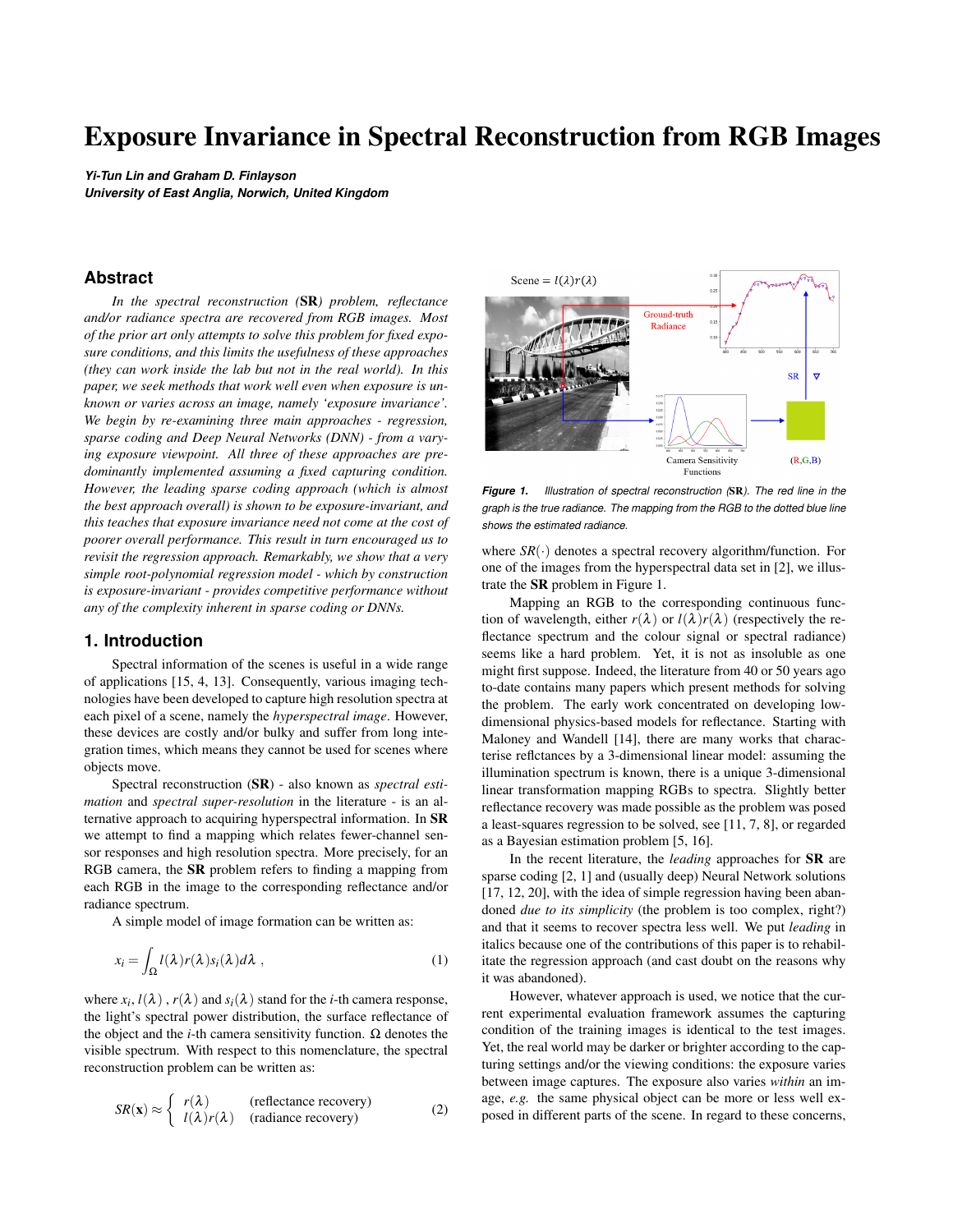common non-linear activation functions (sigmoid, *tanh* or radialbasis functions) leads to that the neuron output does not scale with the magnitude of the input. Note that the linear rectification is, in fact, scale-invariant when  $b = 0$ , but its power of including non-linearity to the network highly depends on the non-zero bias terms. Given this view at the level of a single neuron, we can expect that deep networks - of whatever architectures - can hardly be exposure-invariant by construction.

## *3.3. Root-Polynomial Spectral Reconstruction*

As the early *CNN* model was proposed to deal with the SR problem [10], Aeschbacher *et al.* [1] defended the sparse coding models reported in [2, 1], showing that they can reach comparable performance to the *CNN* solution. It was argued in the very paper that sparse coding models have the advantage over deeply learned *CNN* models in terms of time efficiency for training and runtime, clarity of relations between parameters, the amount of training data required and the robustness to overfitting. In the previous part of this paper, we have added another considering factor - exposure invariance, which introduces one more significant advantage of those shallow-learned models (linear regression and A+). Still, speaking of model complexity and efficiency, regressionbased approaches are the most fundamental and the simplest. To further improve the performance of linear regression while retaining its exposure-invariant property, we introduce a new polynomial fitting model for SR: Root-polynomial Regression (*RPR*).

The proposed method is an extension from the work of Finlayson *et al.* [9] on root-polynomial regression for colour correction. While the colour correction problem considers the mapping from the device-dependent polynomial feature to deviceindependent tristimulus values CIEXYZ (or display RGB), the SR problem seeks to estimate radiance spectra.

In Equation (5) we used the nomenclature  $\Phi$  to denote the 'polynomials', here we denote root-polynomials as Φˆ :

$$
\hat{\Phi}^2(\mathbf{x}) = \left(R, G, B, \sqrt{RG}, \sqrt{GB}, \sqrt{RB}\right)^T
$$
  

$$
\hat{\Phi}^3(\mathbf{x}) = \left(R, G, B, \sqrt{RG}, \sqrt{GB}, \sqrt{RB}, \sqrt{RB}, \sqrt{d^2}, \sqrt{d^2B^2}, \sqrt{d^2B^2}, \sqrt{d^2B^2}, \sqrt{d^2B^2}, \sqrt{d^2B^2}, \sqrt{d^2B^2}, \sqrt{d^2B^2}, \sqrt{d^2B^2}, \sqrt{d^2B^2}, \sqrt{d^2B^2}, \sqrt{d^2B^2}, \sqrt{d^2B^2}, \sqrt{d^2B^2}, \sqrt{d^2B^2}, \sqrt{d^2B^2}, \sqrt{d^2B^2}, \sqrt{d^2B^2}, \sqrt{d^2B^2}, \sqrt{d^2B^2}, \sqrt{d^2B^2}, \sqrt{d^2B^2}, \sqrt{d^2B^2}, \sqrt{d^2B^2}, \sqrt{d^2B^2}, \sqrt{d^2B^2}, \sqrt{d^2B^2}, \sqrt{d^2B^2}, \sqrt{d^2B^2}, \sqrt{d^2B^2}, \sqrt{d^2B^2}, \sqrt{d^2B^2}, \sqrt{d^2B^2}, \sqrt{d^2B^2}, \sqrt{d^2B^2}, \sqrt{d^2B^2}, \sqrt{d^2B^2}, \sqrt{d^2B^2}, \sqrt{d^2B^2}, \sqrt{d^2B^2}, \sqrt{d^2B^2}, \sqrt{d^2B^2}, \sqrt{d^2B^2}, \sqrt{d^2B^2}, \sqrt{d^2B^2}, \sqrt{d^2B^2}, \sqrt{d^2B^2}, \sqrt{d^2B^2}, \sqrt{d^2B^2}, \sqrt{d^2B^2}, \sqrt{d^2B^2}, \sqrt{d^2B^2}, \sqrt{d^2B^2}, \sqrt{d^2B^2}, \sqrt{d^2B^2}, \sqrt{d^2B^2}, \sqrt{d^2B^2}, \sqrt{d^2B^2}, \sqrt{d^2B^2}, \sqrt{d^2B^2}, \sqrt{d^2B^2}, \sqrt{d^2B^2}, \sqrt{d^2B^2}, \sqrt{d^2B^2}, \sqrt{d^2B^2}, \sqrt{d^2B^2}, \sqrt{d^2B^2}, \sqrt{d
$$

It is clear that  $\hat{\Phi}^{\circ}(\xi \mathbf{x}) = \xi \hat{\Phi}^{\circ}(\mathbf{x})$  and so root-polynomial regression is exposure-invariant [9].

Note that compared with *PR*, the number of polynomial terms decreases for *RPR*: the  $2^{nd}$ ,  $3^{rd}$  and  $4^{th}$  degree polynomial features for *PR* have 9, 19 and 34 terms, while for *RPR* the numbers are reduced to 6, 13 and 22 terms, respectively.

The closed-form solution of *RPR* can be calculated analogously to Equation (6) and (7):

$$
\mathbf{M}_{RPR}^o = \underset{\mathbf{M}}{\arg \min} \left( \sum_{j=1}^m ||\mathbf{r}_j - \mathbf{M} \hat{\Phi}^o(\mathbf{x}_j)||_2^2 + \gamma ||\mathbf{M}||_F^2 \right), \tag{16}
$$

and

$$
\mathbf{M}_{RPR}^o = \mathbf{R}^T \mathbf{X}_{\hat{\Phi}^o} (\mathbf{X}_{\hat{\Phi}^o}^T \mathbf{X}_{\hat{\Phi}^o} + \gamma \mathbf{I}_{n \times n})^{-1}
$$
(17)

where the *i*-th row of  $\mathbf{X}_{\hat{\Phi}^o}$  is the root-polynomial expansion of the *i*-th camera RGB response.

Finally, we allow a small extension to the *RPR* model where we regress based on a small neighbourhood of pixels. Let us denote the root-polynomial expansion at a pixel  $(u, v)$  as  $\mathbf{X}_{\hat{\sigma}^o}(u, v)$ . Assuming a  $3 \times 3$  pixel neighbourhood, we have 9 pixel locations (*u*−1, *v*−1),(*u*−1, *v*),··· ,(*u*+1, *v*),(*u*+1, *v*+1) with 9 expansions of the form  $\mathbf{X}_{\hat{\Phi}^o}(u, v)$ . We simply stack these 9 vectors one after another, for the whole training data set, giving a combined neighbourhood representation denoted as  $X_{\hat{\Phi}^o}^{3\times 3}$ , which we use to substitute for  $\mathbf{X}_{\hat{\Phi}^o}$  in Equation (17). For instance, per-pixel  $2^{nd}$ order root-polynomial regression matrix  $M_{RPR}^2$  is 31  $\times$  6. When a  $3 \times 3$  neighbourhood is considered, the regression matrix becomes  $31 \times 54$ . This additional variation of the model is to move the regression idea (even so gently) toward Deep Neural Networks (whose power is in large part derived from the spatial processing of images).

# **4. Experiments**

#### **Table 1. List of tested models**

| Model           | Approach      | <b>Exposure</b><br>invariant? |
|-----------------|---------------|-------------------------------|
| <b>HSCNN-D</b>  | <b>CNN</b>    | no                            |
| <b>HSCNN-R</b>  | <b>CNN</b>    | no                            |
| $A + (1x1)$     | Sparse Coding | yes                           |
| $A + (3x3)$     | Sparse Coding | yes                           |
| LR              | Regression    | yes                           |
| PR <sub>6</sub> | Regression    | no                            |
| RPR6 (1x1)      | Regression    | yes                           |
| RPR6 (3x3)      | Regression    | yes                           |
|                 |               |                               |

We are going to evaluate spectral recovery for the 8 algorithms listed in Table 1. Note that for both *PR* and *RPR* models, 6*th* order feature mapping were selected, abbreviated as *PR6* and *RPR6*, respectively. *RPR6* ( $3 \times 3$ ) denotes the  $6<sup>th</sup>$  order rootpolynomial regression in a  $3 \times 3$  neighborhood. Likewise, for the A+ algorithm [1] we also include per-pixel  $(1 \times 1)$  and perneighbourhood  $(3 \times 3)$  versions.

The hyperspectral image database used for the experiments was ICVL data set [2] (Date of Access: 14 Jan. 2019), which contains 201 hyperspectral images including both indoor and outdoor scenes. The spectral dimension of all spectral data was discretized with 10 *nm* intervals within the visible range [400,700] *nm* (*i.e.* all spectra are 31-vectors). The corresponding RGB images were simulated by integrating the hyperspectral images with the CIE 1964 color matching functions [6]. All models were tested with original, half and double exposure scalings, which were applied